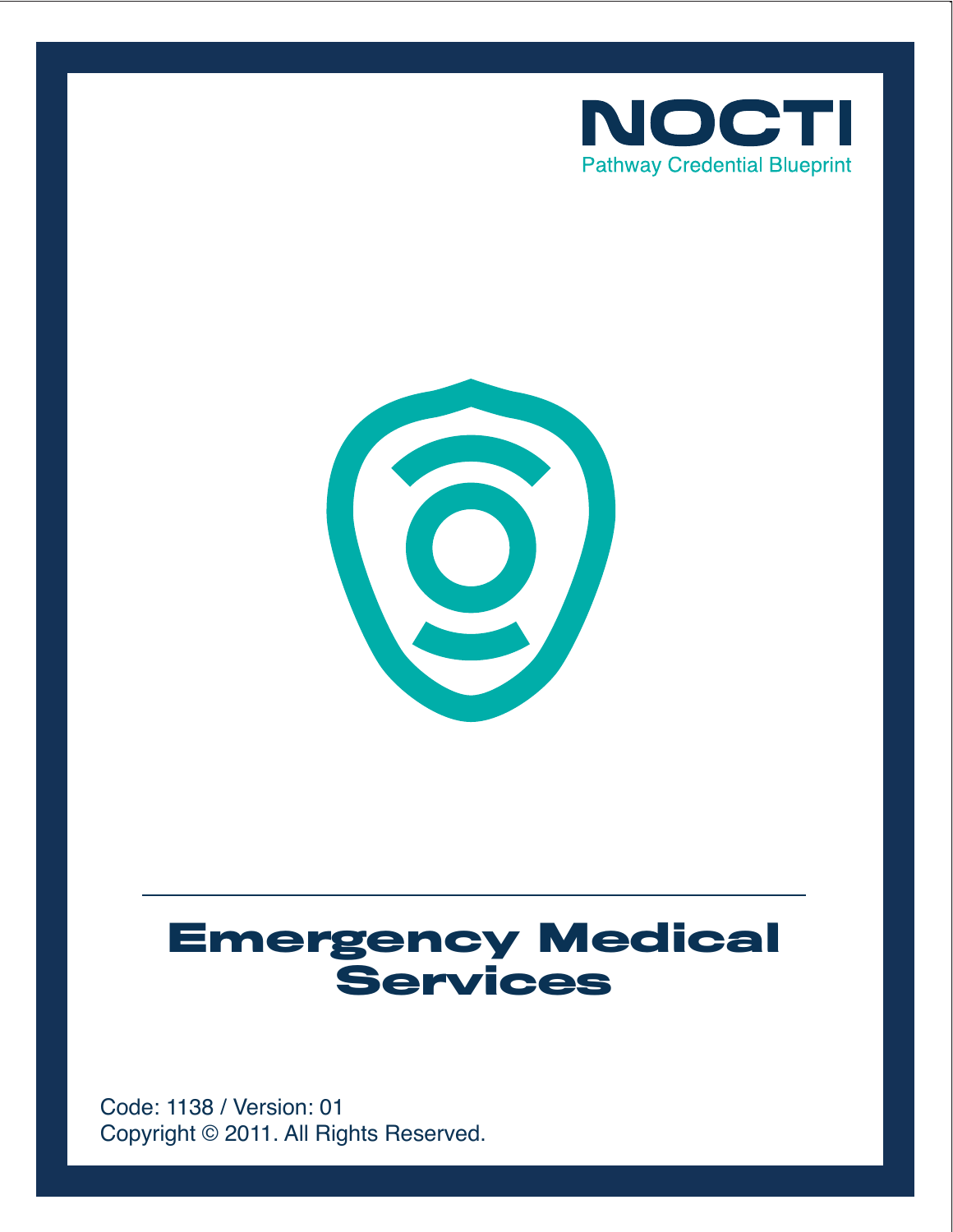## **General Assessment Information**

General Assessment Information Written Assessment Information **Blueprint Contents**

Sample Written Items Specific Competencies Covered in the Test

**Test Type:** The Emergency Medical Services industry-based credential is included in NOCTI's Pathway assessment battery. Pathway assessments assess knowledge and skills at a broader level than the Job Ready assessments and focus on the Pathways established as part of the national career cluster model. Pathway assessments are delivered entirely online which allows NOCTI to include engaging interactive items.

**Revision Team:** The assessment content is based on input from secondary, post-secondary, and business/industry representatives from the states of Florida, Georgia, Kentucky, Michigan, New Jersey, North Carolina, Pennsylvania, and Virginia.



51.0999-Allied Health Diagnostic, Intervention and Treatment Professions, Other



Career Cluster 12-Law, Public Safety, Corrections and Security

**Association for Career** and Technical Education

The Association for Career and Technical Education (ACTE), the leading professional organization for career and technical educators, commends all students who participate in career and technical education programs and choose to validate their educational attainment through rigorous technical assessments. In taking this assessment you demonstrate to your school, your parents and guardians, your future employers and yourself that you understand the concepts and knowledge needed to succeed in the workplace. Good Luck!

NATIONAL COLLEGE CREDIT RECOMMENDATION SERVICE University of the State of New York - Regents Research Fund

In the lower division baccalaureate/associate degree category, 3 semester hours in Emergency Medical Services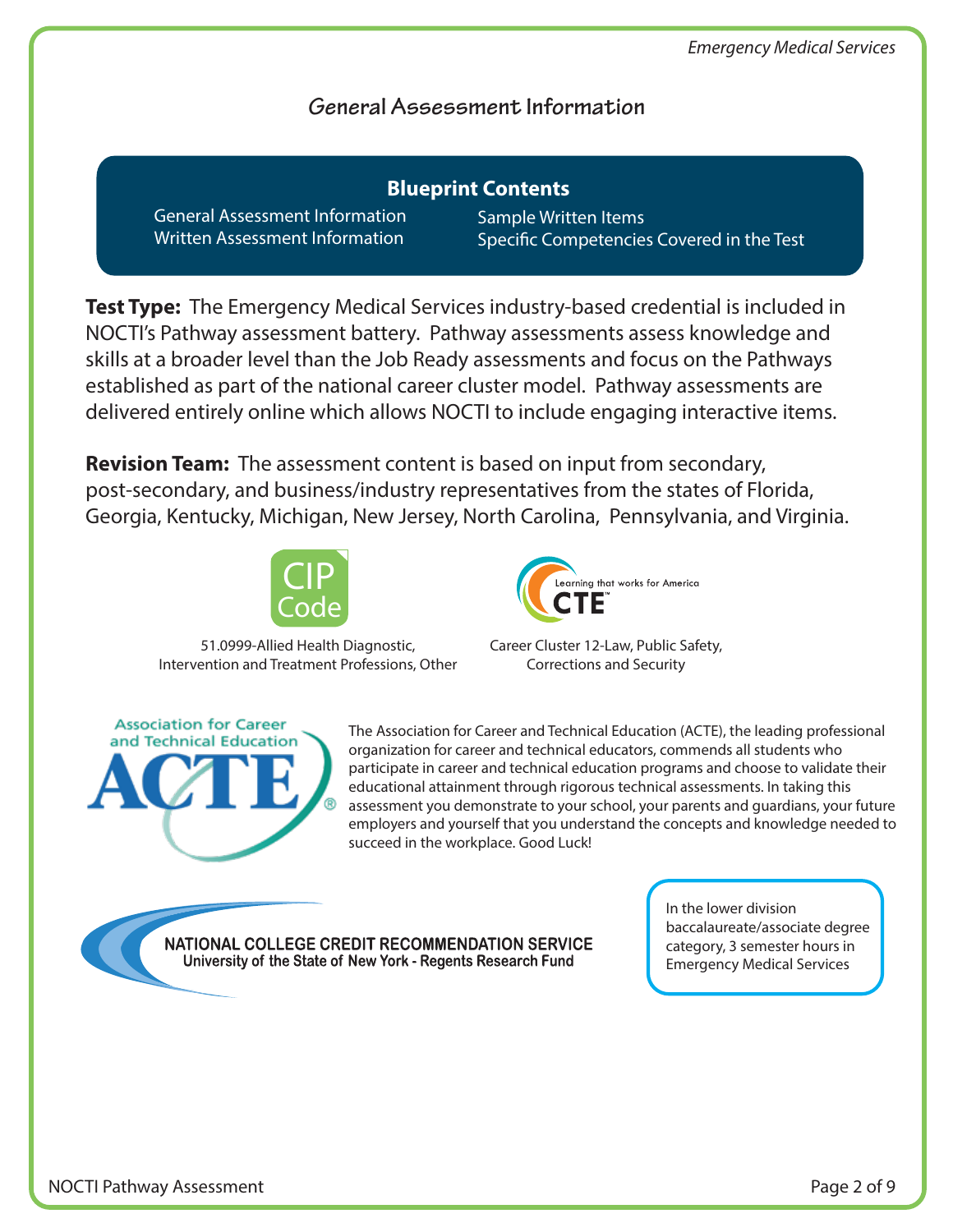# Written Assessment

NOCTI written assessments consist of questions to measure an individual's factual theoretical knowledge.

## **Administration Time:** 2 hours **Number of Questions:** 102 **Number of Sessions:** This assessment may be administered in one, two, or three sessions.

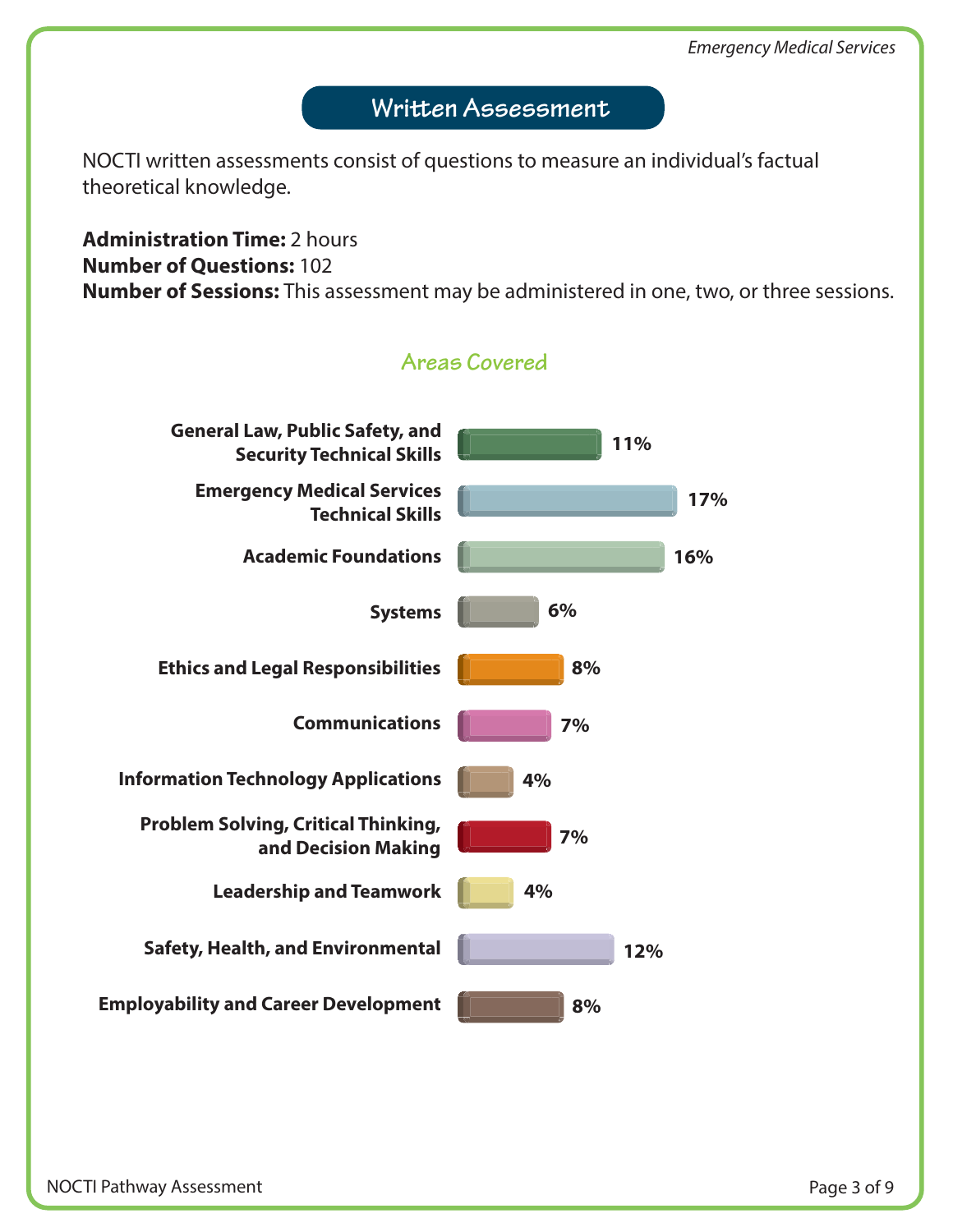**Specific Standards and Competencies Included in this Assessment** 

#### **General Law, Public Safety, and Security Technical Skills**

- Demonstrate knowledge, skills, and abilities (KSAs) in the law and public safety fields
- Identify and use appropriate terminology for the law and public safety fields
- Describe risk management practices that minimize liability

#### **Emergency Medical Services Technical Skills**

- Identify body systems, common disorders, and symptoms
- Observe, monitor, and report patient status and respond appropriately
- Demonstrate proper procedures for positioning, transporting, and transferring patients
- Identify appropriate emergency vehicle procedures
- Identify appropriate procedures involving health ethics and scope of work

#### **Academic Foundations**

- Apply reading skills in a law and public safety environment
- Apply writing skills in a law and public safety environment
- Apply mathematical skills in a law and public safety environment
- Apply science skills in a law and public safety environment

#### **Systems**

- Describe the relationships, roles, and responsibilities among law and public safety professionals
- Analyze the impact on law and public safety based on technological advances

#### **Ethics and Legal Responsibilities**

- Apply appropriate laws, regulations, and industry standards in law and public safety situations
- Identify ethical issues and demonstrate ethical behavior in law and public safety situations

**(Continued on the following page)**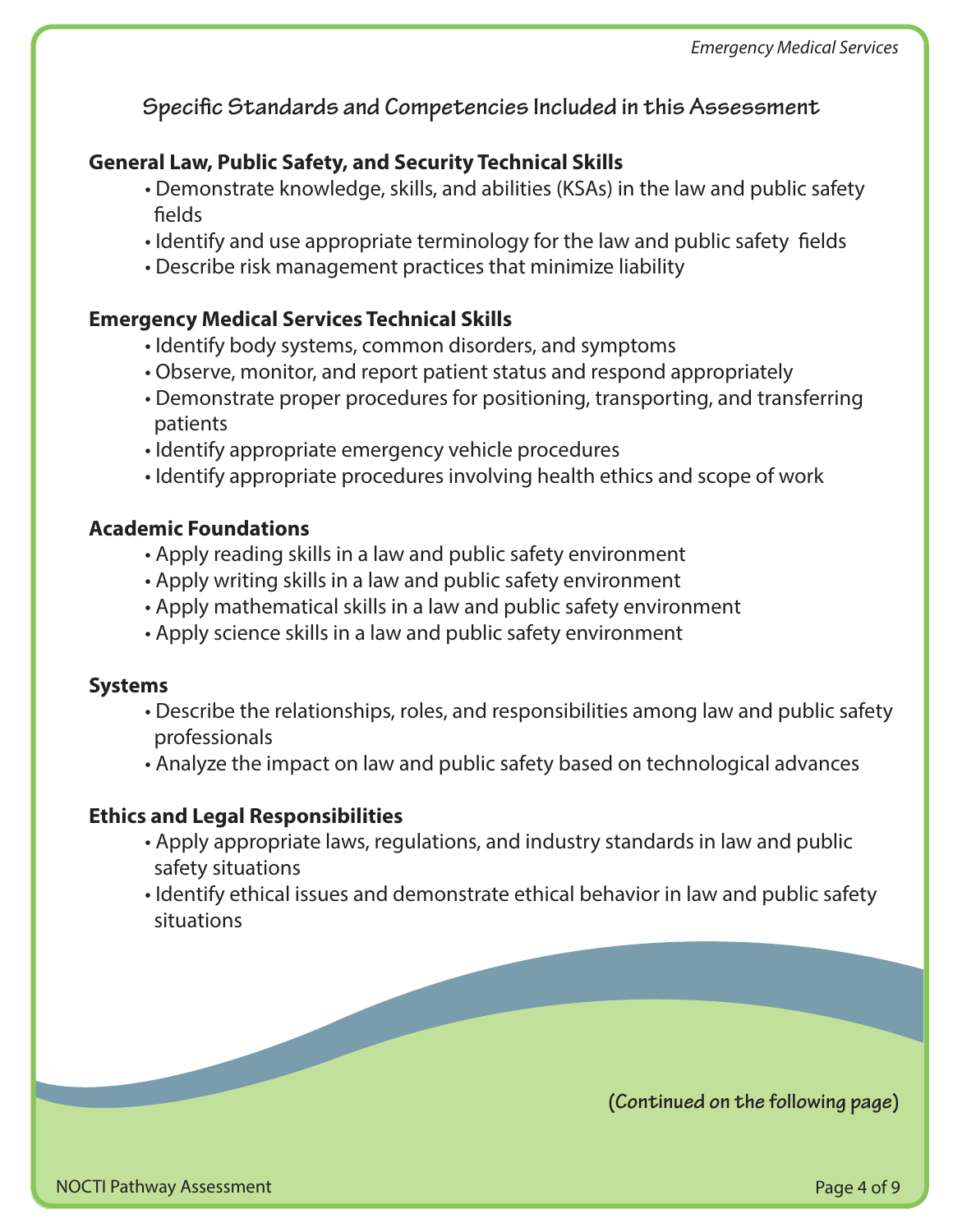# **Specific Standards and Competencies (continued)**

#### **Communications**

- Communicate using appropriate language and level, including using appropriate techniques for communicating with special needs individuals (e.g., hard of hearing)
- Apply listening skills and interpret verbal and nonverbal behaviors to enhance communication with coworkers and the public
- Interpret and use tables, charts, and figures to support written and oral communication

#### **Information Technology Applications**

- Use word processing, presentation software, and email applications to prepare communications
- Use spreadsheet and database applications to manage and communicate data and information

#### **Problem Solving, Critical Thinking, and Decision Making**

- Use problem solving and critical thinking skills to locate credible sources of information about problems and determine appropriate methods for investigating causes
- Use problem solving and critical thinking skills to determine root causes of problems and to suggest and evaluate solutions

#### **Leadership and Teamwork**

- Apply leadership qualities to improve the quality of work and the work environment
- Work effectively in a team environment to improve the quality of work and the work environment

**(Continued on the following page)**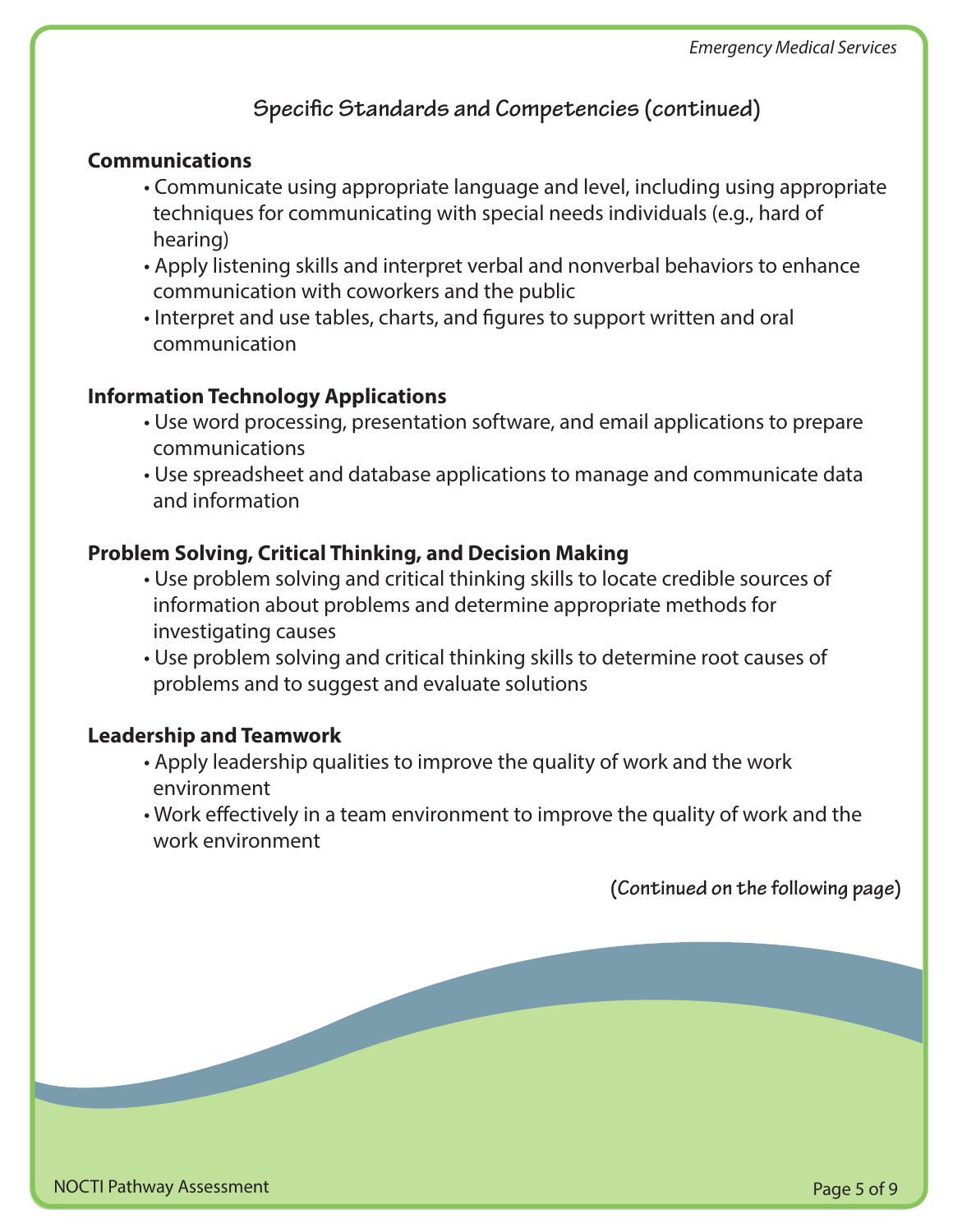**Specific Standards and Competencies (continued)** 

### **Safety, Health, and Environmental**

- Identify and practice appropriate safety and health procedures for law and public safety occupations
- Demonstrate appropriate emergency and first aid knowledge and procedures for law and public safety occupations
- Identify and practice appropriate environmental procedures for law and public safety occupations

#### **Employability and Career Development**

- Demonstrate appropriate workplace behaviors related to a career in law and public safety
- Pursue career development skills to advance in the law and public safety careers

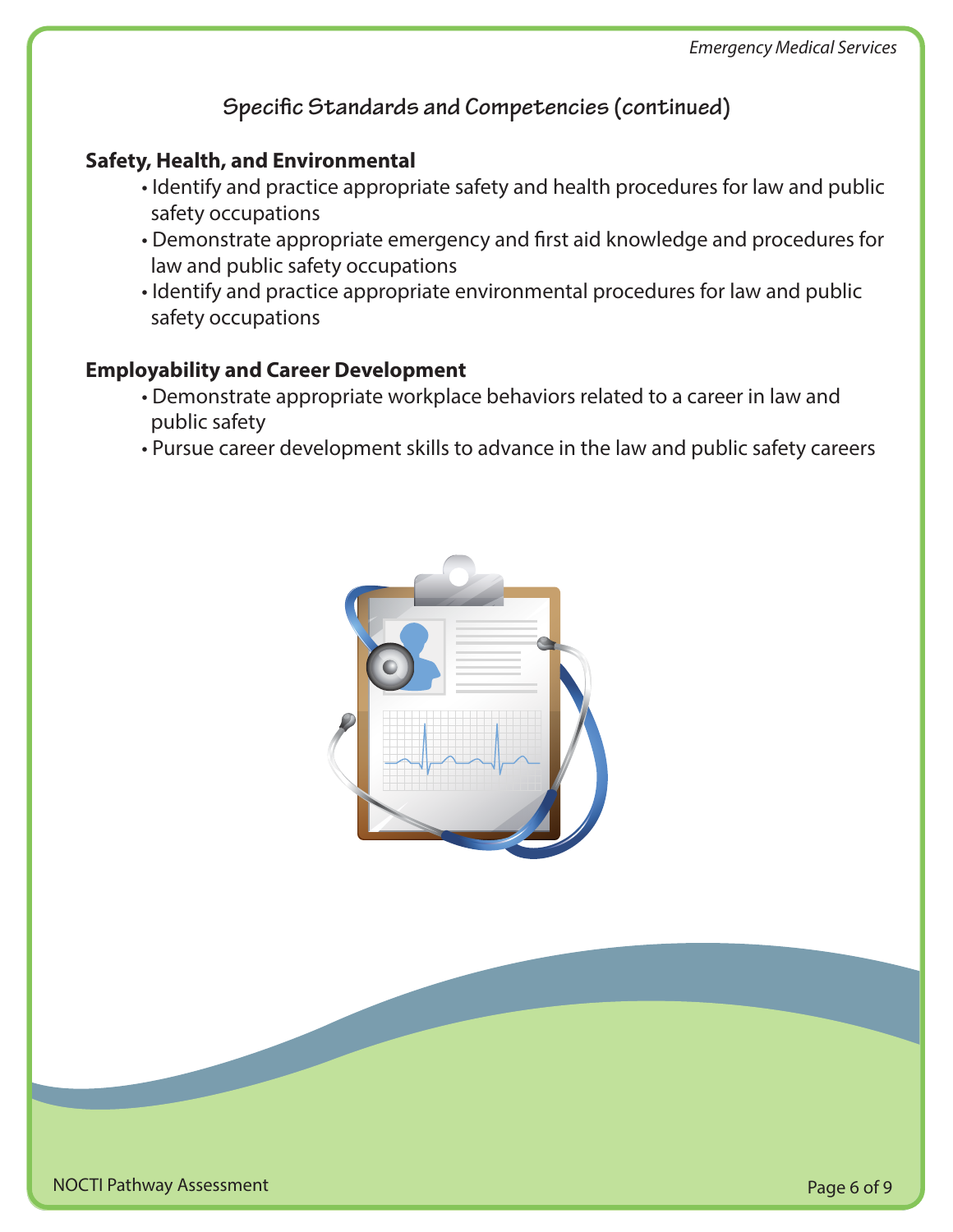# **Sample Questions**

## **The most widely abused drug (a depressant) in the United States is**

- A. marijuana
- B. cocaine
- $C.$  LSD
- D. alcohol

## **A police report is**

- A. a legal document
- B. not available to the public
- C. published in the newspaper
- D. a confidential document

## **Touching or treating a patient without consent is**

- A. slander
- B. libel
- C. assault
- D. battery

## **The National Joint Terrorism Task Force (JTTF) was created by the**

- A. ATF
- B. FBI
- C. Secret Service
- D. State Department

## **Public safety personnel should write reports using**

- A. wordiness or jargon
- B. personal opinions
- C. first person and active voice
- D. present tense only

**(Continued on the following page)**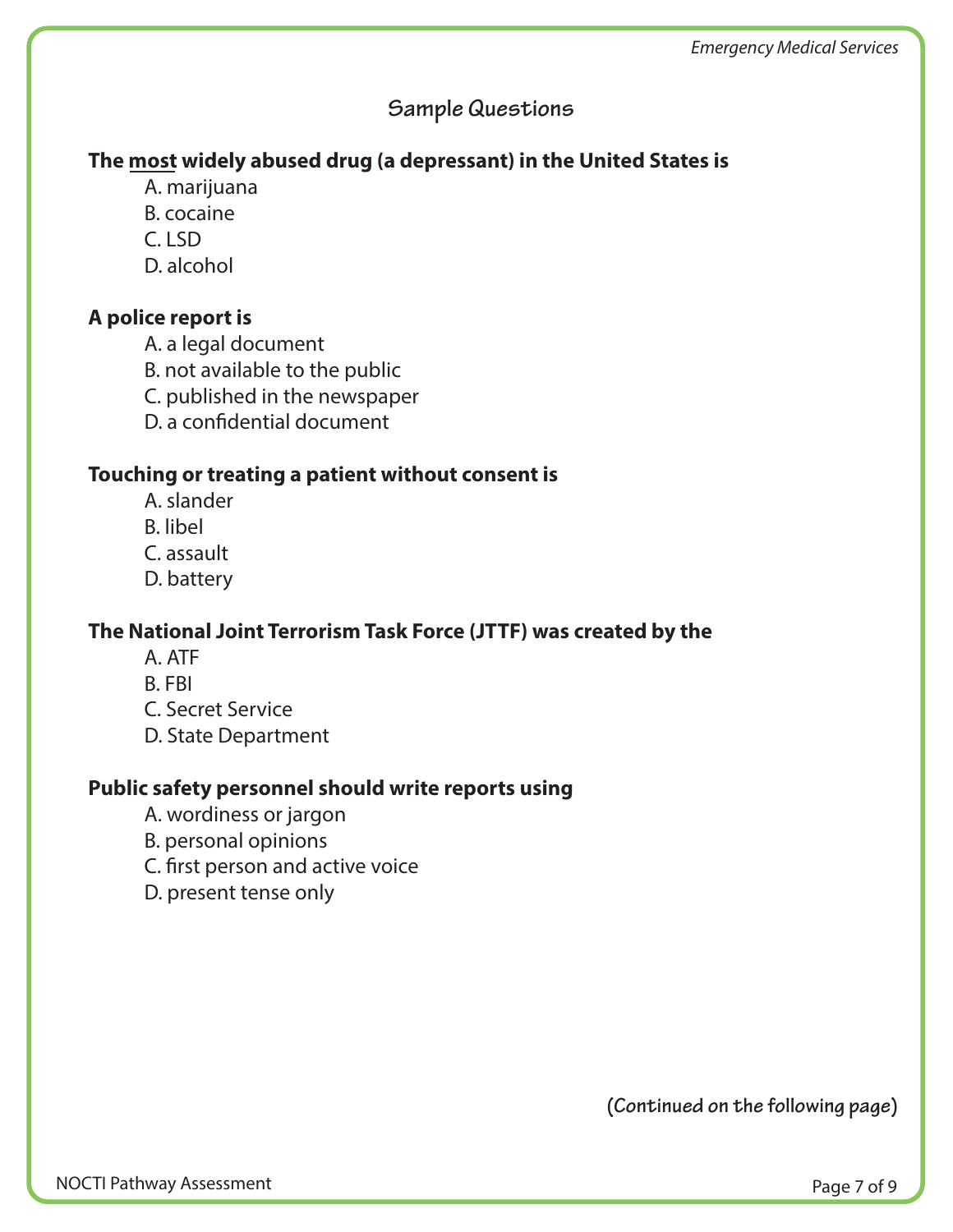# **Sample Questions (continued)**

## **What are the three components of the fire triangle?**

A. hydrogen, nitrogen, and oxygen

B. stop, drop, and roll

C. gas, kerosene, and diesel

D. oxygen, heat, and fuel

#### **At a large-scale incident, how should any transfer of command take place?**

A. secure radio or telephone communication

B. face-to-face to equal or higher rank

C. hand-written correspondence

D. no transfer of command until incident conclusion

#### **The federal agency responsible for setting workplace safety standards is**

- A. OSHA
- B. FEMA
- C. FICA
- D. OEC

## **Combining address field data with a form letter is called**

- A. mail merge
- B. a personal letter
- C. a business letter
- D. auto-addressing

## **When dealing with stress management, a public safety professional should**

- A. eat comfort food
- B. exercise regularly
- C. not speak to anyone
- D. take a personal day